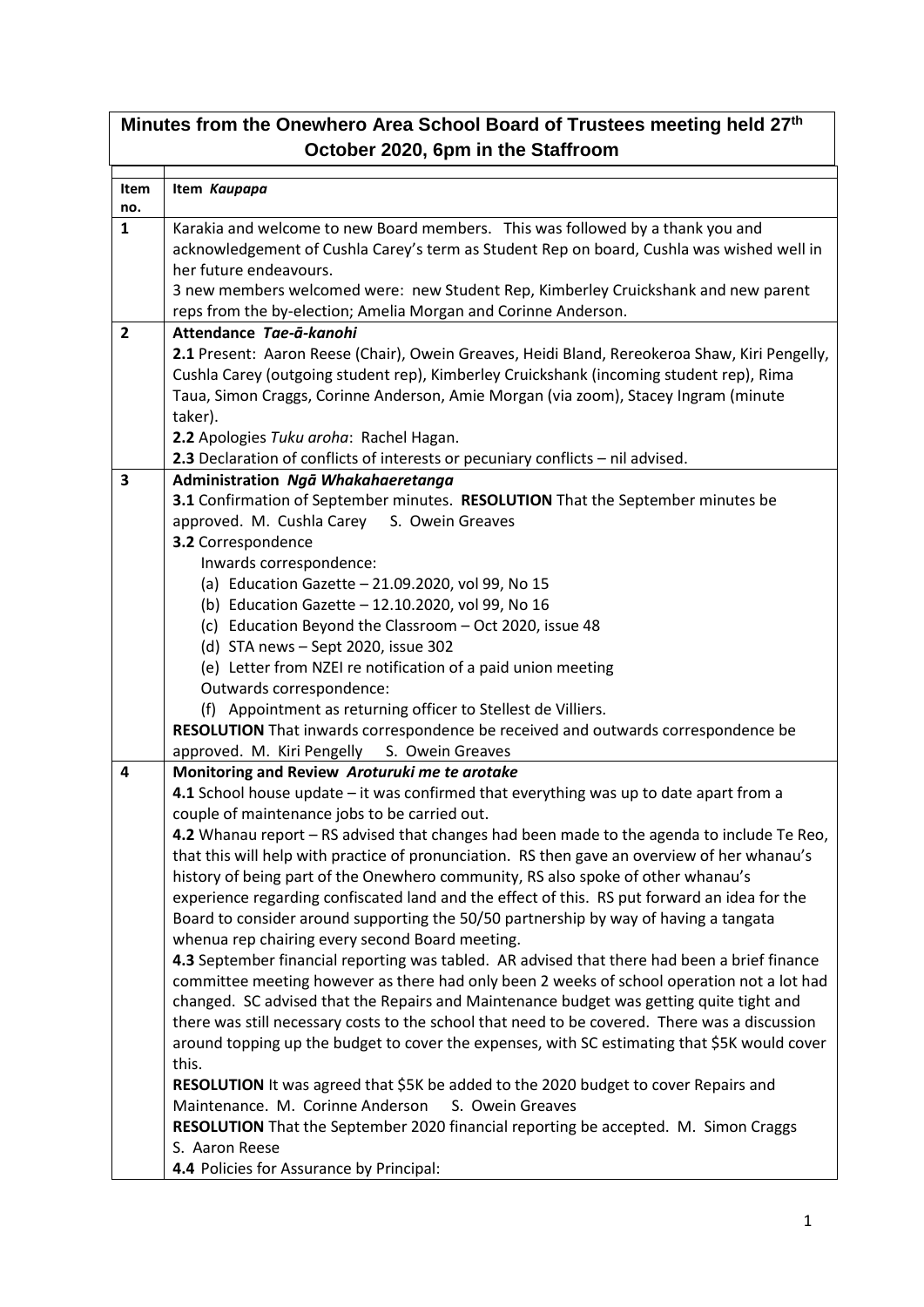- (a) Reading recovery/Literacy support SC assured.
- (b) Appointment procedure SC assured.
- (c) Appraisal of staff SC advised that there is a legislation change which will affect the current policy. There was a brief discussion with SC advising that once there is a draft out from School Docs that this can be reviewed by the Board. SC to update at the November meeting. SC advised that not all 2019 appraisals had been completed on time and the background to this. SC spoke of what the change in appraisal would look like.
- (d) Attestation SC assured, there was a brief discussion around the status of where attestations were currently at, with SC advising he had had to make a judgement call on an appraisal and the background to this.
- (e) Provisionally certified teachers SC assured.

**4.5** Health & Safety reporting was tabled. AR asked if there was anything specific to highlight. (a) Safe 365 Assessment – October 2020. HB advised that the reporting was good, it was just the audits that needed some work and that she would be assisting with this.

 (b) September Sick Bay & Injury Report. AR asked around the entry where a student had punched a wall and what had been done about this. SC advised that this had been dealt with through the discipline system. AR asked if there was any support that needed implementing. SC reported that the student had lost their temper and lashed out and that it was better on the wall than another person.

**RESOLUTION** That the Health & Safety reporting be received. M. Kiri Pengelly S. Heidi Bland

**4.6** Overnight & potentially hazardous activities / trip proposals:

- (a) North Island Junior Volleyball champs @ Mt Maunganui, 22.11.20 to 27.11.20. Person in charge Anke van Dijk.
- (b) Noho Marae Te Kootahitanga, kappa haka trip, 06.11.2020 to 08.11.2020. Person in charge Kramer Ronaki. HB advised that KR had not submitted the required paperwork, she had been told the trip was cancelled and they will do something at school instead. There was a discussion around this and why this had happened and if whanau had had any comms regarding the trip, SC to look in to. It was agreed that this was a shame and that the Board didn't want kids missing out on opportunities, it needed to be understood why this had happened.
- (c) Te Kotahitanga Noho Marae, year 5 / camp, 25.11.2020 to 27.11.2020. Person in charge Maxine Pattinson.

**RESOLUTION** That two of the above overnight trips (4.6(a) and 4.6(c)) be approved. M. Rereokeroa Shaw S. Corinne Anderson

- **4.7** Action list from September meeting.
	- (a) Inclusion of Te Reo agenda headings implemented this meeting.
	- (b) SC advised that he had looked in to the out of zone enrolment scheme and dates associated with the process and the enrolments could not be done.
	- (c) SC was asked for confirmation that the management actions listed had been completed, SC advised all except the last one and that Academic Reporting by department would be in place for the start of next year.
- **4.8** General
	- (a) SC referred to the Kaahui Ako Strategic Plan for 2021 2023 document, advising what the 3 key areas of focus would be. SC talked through the document summarising the plan for the next 3 years. SC gave an update on the lead Principal role and the status around this along with internal 'within school' roles.
	- (b) SC presented the second draft of the OAS Strategic plan to show how this was continuing to build. SC advised that this would be finalised and ready for approval at the November meeting. It was requested that dates be added.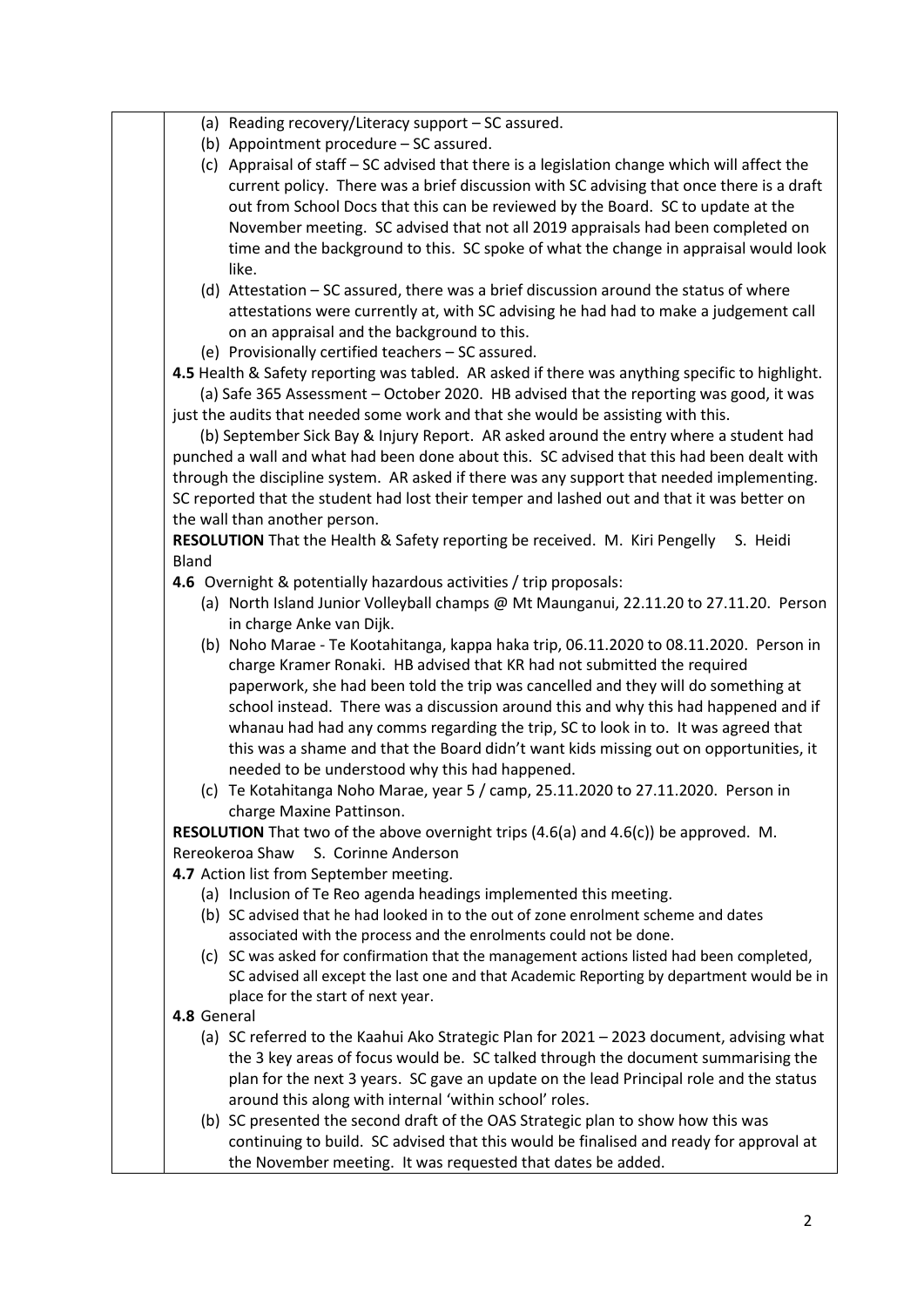| (c) The MOE roll return for September 2020 was tabled, SC advised current roll was 535.                                                                                                |  |  |
|----------------------------------------------------------------------------------------------------------------------------------------------------------------------------------------|--|--|
| A question was raised around the decrease in roll number, there was a discussion                                                                                                       |  |  |
| around how numbers affect funding. SC advised that the provisional was higher than                                                                                                     |  |  |
| last year and he was happy. SC advised that the decrease in numbers was due to                                                                                                         |  |  |
|                                                                                                                                                                                        |  |  |
| transients plus some families have moved to home schooling and that he had phoned                                                                                                      |  |  |
| each family and they had said they don't have a problem with the school. SC added                                                                                                      |  |  |
| that 3 or 4 year 12s had got their credits and decided to sign out. SC to report in more                                                                                               |  |  |
| detail at next meeting.                                                                                                                                                                |  |  |
| 5<br>Strategic decisions Whakatau rautaki                                                                                                                                              |  |  |
| CARRY OVER - Policy for review: Privacy. It was identified that there is a change required to                                                                                          |  |  |
| this policy around who the Privacy Officer is, however with legislation changes this policy                                                                                            |  |  |
| could change due to this update. Therefore it was decided to make inquiry with School Docs                                                                                             |  |  |
| and address at November meeting.                                                                                                                                                       |  |  |
| Short break from 6:40pm to 6:50pm                                                                                                                                                      |  |  |
| 6<br>Strategic discussions Ngā kōrerorero rautaki                                                                                                                                      |  |  |
| 6.1 The Principal's report was tabled. It was said that since the last report there had only be 2                                                                                      |  |  |
| weeks of school time therefore there was nothing major to highlight or update on. SC                                                                                                   |  |  |
| advised that the year 11 achievement target was at risk of not being achieved and that some                                                                                            |  |  |
| students had engaged very little during lockdown periods and some had returned to school                                                                                               |  |  |
| late after lockdowns and this had impacted. SC advised that things had been put in place for                                                                                           |  |  |
| them and talked through what these were; finishing assessments before they could be signed                                                                                             |  |  |
| out for study leave. OG asked around how many were affected, SC advised that there were 17                                                                                             |  |  |
| or 18 out of 50 students, SC advised that a number of them will get across the line. AR asked                                                                                          |  |  |
| around some students having been targeted for a 2 year program to get credits, SC talked                                                                                               |  |  |
| through how this worked. There was a discussion around this.                                                                                                                           |  |  |
| SC advised that the annual communication survey had not been submitted to parents /                                                                                                    |  |  |
| whanau however that he had done a piece around communication in the lockdown survey. So                                                                                                |  |  |
| this was being carried over to next year so as not to have survey fatigue this year.                                                                                                   |  |  |
| A query was raised around what the 'unexpected event grade process underway' meant. SC                                                                                                 |  |  |
| explained what this involved and said it was to be prepared for small isolated events (not                                                                                             |  |  |
| events such as lockdown). SC continued that if we went in to lockdown that there would be                                                                                              |  |  |
| another measure and treated in a different way however this was unknown.                                                                                                               |  |  |
| There was a discussion around the Work Safe process and where this was at, with SC advising                                                                                            |  |  |
| status and that as part of the 5YA project that ladder hooks would be introduced and clear                                                                                             |  |  |
| light would be replaced with partial colour steel / stronger product. SC advised this would be                                                                                         |  |  |
| funded through 5YA.                                                                                                                                                                    |  |  |
| There was a discussion around the PB4L matrix and where this was at. SC said the                                                                                                       |  |  |
| expectations around behavior were being drawn up and this will include all scenarios, for                                                                                              |  |  |
| example - assemblies and the behavior expected at an assembly. Once this is drawn up it will                                                                                           |  |  |
| be taught to the students. SC gave an example of if a student is having difficulty with maths,                                                                                         |  |  |
| that they would tell them the expectation around maths and then teach them how - this was                                                                                              |  |  |
| the same with behavior. AR asked about the timeline of implementing the new PB4L matrix,                                                                                               |  |  |
|                                                                                                                                                                                        |  |  |
|                                                                                                                                                                                        |  |  |
| SC advised that this will be ready from the beginning of next year to teach pro social                                                                                                 |  |  |
| behaviours. It was asked why this didn't happen this year, SC responded that the high level                                                                                            |  |  |
| stuff happened this year.                                                                                                                                                              |  |  |
| 6.2 The SENCo report for term 3, 2020 was tabled. SC spoke of the potential to have the                                                                                                |  |  |
| school fenced if the school received funding to do so, SC gave an overview of why this may be                                                                                          |  |  |
| necessary. Funding had been applied for, currently awaiting response to the application. SC                                                                                            |  |  |
| talked through who monitors students and the day to day plans. A query was raised around if<br>this was managed well with the amount of students, SC talked of the need for a Learning |  |  |